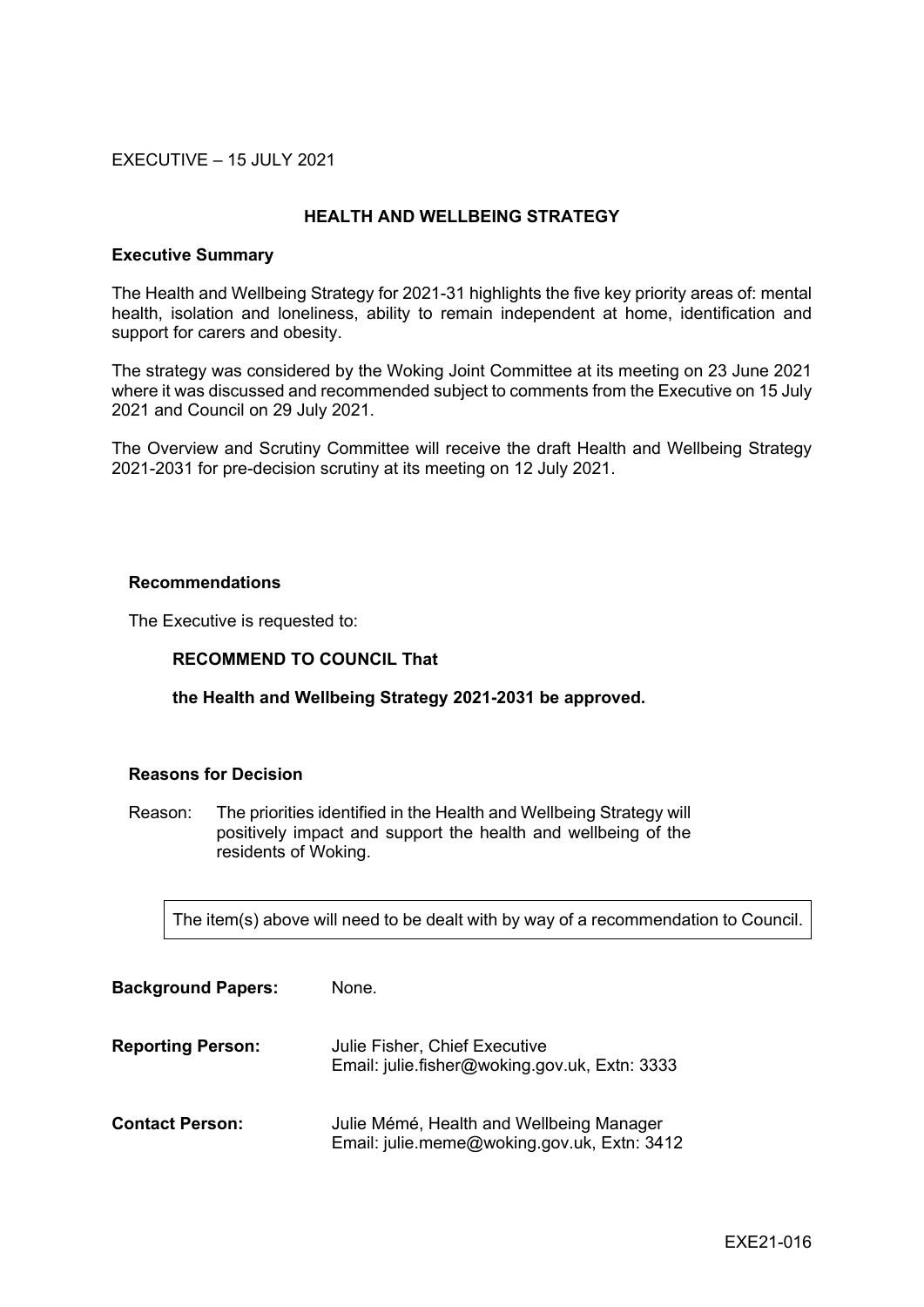| <b>Portfolio Holder:</b>                                | Councillor Debbie Harlow<br>Email: cllrdebbie.harlow@woking.gov.uk          |
|---------------------------------------------------------|-----------------------------------------------------------------------------|
| <b>Shadow Portfolio Holder:</b> Councillor Will Forster | Email: cllrwill.forster@woking.gov.uk                                       |
|                                                         | <b>Councillor Deborah Hughes</b><br>Email: cllrdeborah.hughes@woking.gov.uk |
| Date Published:                                         | 7 July 2021                                                                 |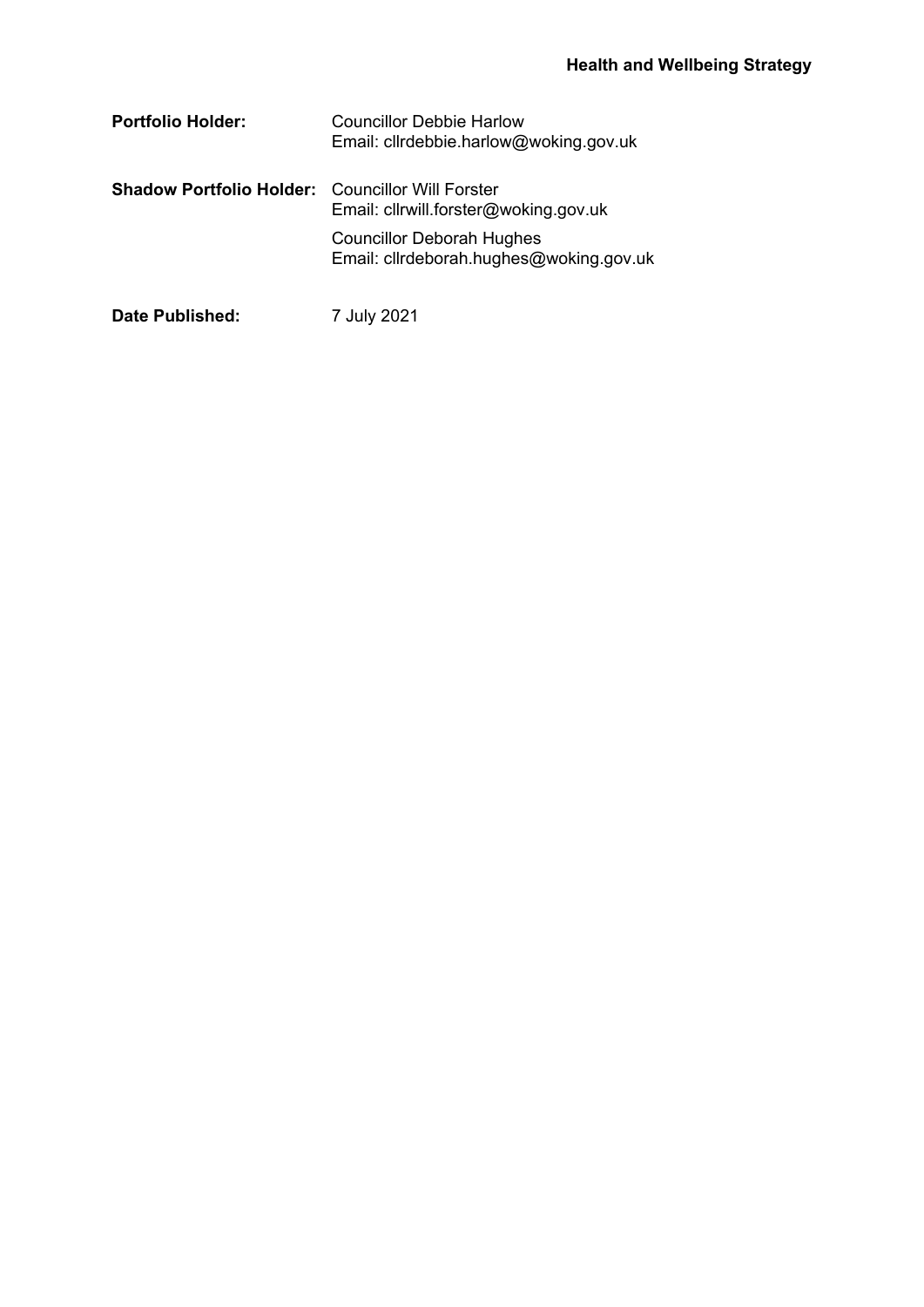# **1.0 Introduction**

- 1.1 The health of people in Woking is generally better than the English average. However, there are inequalities in areas and groups of residents. The Health and Wellbeing Strategy 2021-2031 looks at the health of Woking in detail, taking into account previous reports, strategies, available data and having considered these in discussion with residents and partners, it identifies the priorities for the Borough. The work will be highlighted in the Action Plan which includes actions to deliver the strategic objective for the priority and measures the outcomes. An Action Plan will be developed every year to deliver the Council's strategic objectives, taking into account resident and partner feedback.
- 1.2 The draft Health and Wellbeing Strategy is attached as Appendix 1.

# **2.0 Wider Determinants of Health**

- 2.1 Health is impacted by a wide range of factors the circumstances in which people are born, grow, live, work and age as well as access to and quality of health and social care. These wider determinants of health can have a positive or negative impact on health.
- 2.2 The Council can influence these wider determinants of health through its roles in planning, designing and developing places, ensuring residents can access health services in their local communities.
- 2.3 To succeed, the Strategy requires strong partnership working with the North West Surrey Health and Care Alliance.

## **3.0 Methodology**

- 3.1 The Strategy has been developed having considered a number of reports and strategies including the NHS Long Term Plan, Surrey Health and Wellbeing Strategy, priorities of North West Surrey Health and Care Alliance and the work of Woking Redeeming Our Communities. National, Surrey and local data have been analysed to obtain a true picture of Woking's resident's health outcomes.
- 3.2 The Strategy has been tested and priorities shared with key partners and officers have drawn on the expertise and experience working with people in Woking to develop the Strategy.
- 3.3 The Strategy has been developed through the pandemic and taken into account the actions needed to support our most vulnerable residents. There was limited opportunity to directly engage with residents and this strategy will be dynamic, taking into account resident feedback and its Action Plan will be reviewed each year to reflect that feedback. It is intended to use the newly reformed Woking Resident's Panel as a means to engage and test outcomes of the Strategy going forward, as well as existing clients of our services and potential clients.

## **4.0 Priorities**

- 4.1 Five key priorities have been identified to deliver the Council's vision for the health and wellbeing of the Woking population:
	- (i) **We will support and wherever possible, improve the mental health of people in Woking.** Mental health is a priority for our whole population and we have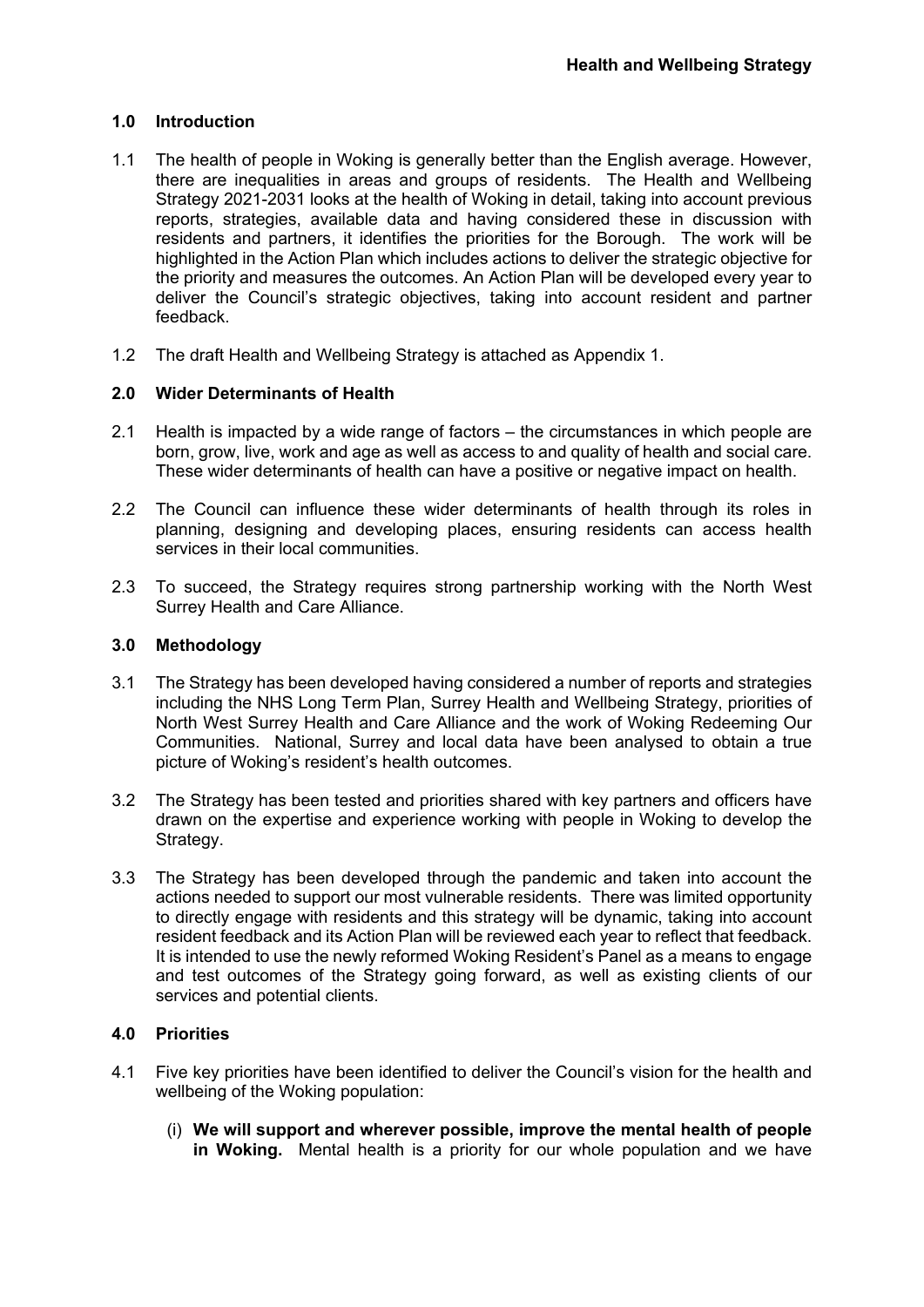identified children and young adults as a particular focus group because of the increasing number of issues being experienced.

- (ii) **We will identify and support people experiencing social isolation and loneliness in Woking.** We have identified older people as the focus group because there is strong evidence that many adults aged 50 and over are socially isolated or lonely in ways that put their health at risk.
- (iii) **We will reduce obesity rates in Woking.** Obesity is a significant issue in Woking. We will tackle it by focusing on the main causes, poor diet and low levels of physical activity. We have identified children as the focus group as children who are overweight are more likely to be overweight adults and have higher rates of morbidity, disability and premature mortality in adulthood.
- (iv) **We will empower residents to live independent lives.** We will provide services that support people to live as independently as possible in their own homes.
- (v) **We will support the wellbeing of carers.** We will support carers in a way that will enable them to continue their important caring role but minimise the impact of these duties on their own health and wellbeing.

## **5.0 Action Plan**

- 5.1 An Action Plan will set out the key actions to deliver the priorities. The Action Plan will be a working document that is regularly updated through the life of the Strategy.
- 5.2 The Action Plan will be developed with the principles of supporting diversity and inclusion, partnership working, resident engagement, building on our strengths and utilising digital approaches where possible.
- 5.3 The Action Plan will ensure that monitoring measures are implemented for both the short and long term aspirations, in order to monitor progress.

## **6.0 Corporate Strategy**

- 6.1 The Health and Wellbeing Strategy underpins the corporate objective of "improving the health and wellbeing of all residents" and it clearly demonstrates how the Council's services impact the wellbeing of residents in the widest sense. The Strategy and Action Plan addresses issues of social isolation, supports independent living and outlines how the Council will work to drive sustainable development that provides the green spaces and environmental improvements that support both physical and emotional wellbeing.
- 6.2 The Strategy has been created together with partners and demonstrates how the Council will work with partners to integrate services and drive best value and effective use of resources.

#### **7.0 Implications**

#### Finance and Risk

7.1 It is anticipated that the work required as a result of the Strategy will be accommodated within existing resources.